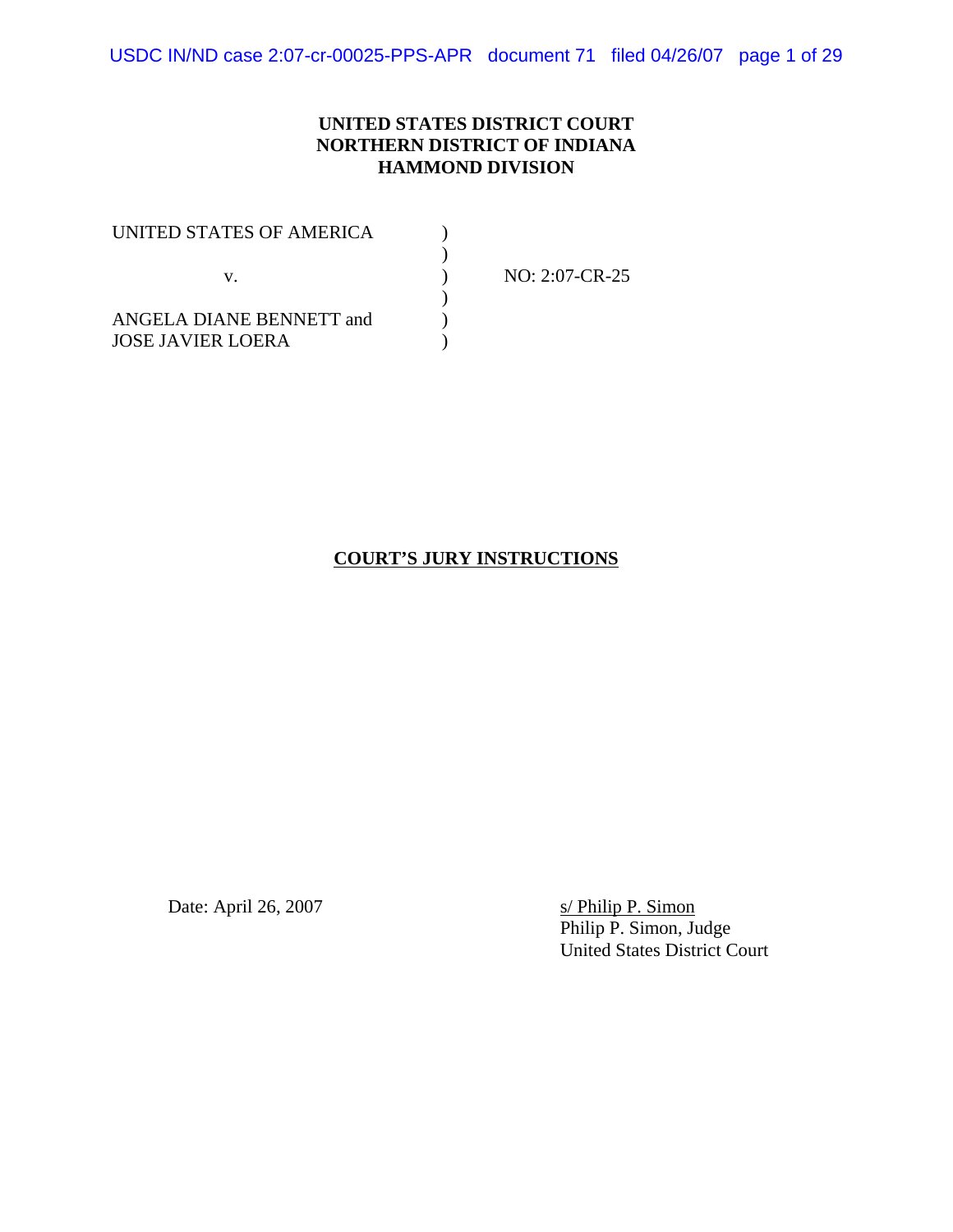Members of the jury, you have seen and heard all the evidence and the arguments of the attorneys. Now I will instruct you on the law.

You have two duties as a jury. Your first duty is to decide the facts from the evidence in the case. This is your job, and yours alone.

Your second duty is to apply the law that I give you to the facts. You must follow these instructions, even if you disagree with them. Each of the instructions is important, and you must follow all of them.

Perform these duties fairly and impartially. Do not allow sympathy, prejudice, fear, or public opinion to influence you. You should not be influenced by any person's race, color, religion, national ancestry, or sex.

Nothing I say now, and nothing I said or did during the trial, is meant to indicate any opinion on my part about what the facts are or about what your verdict should be.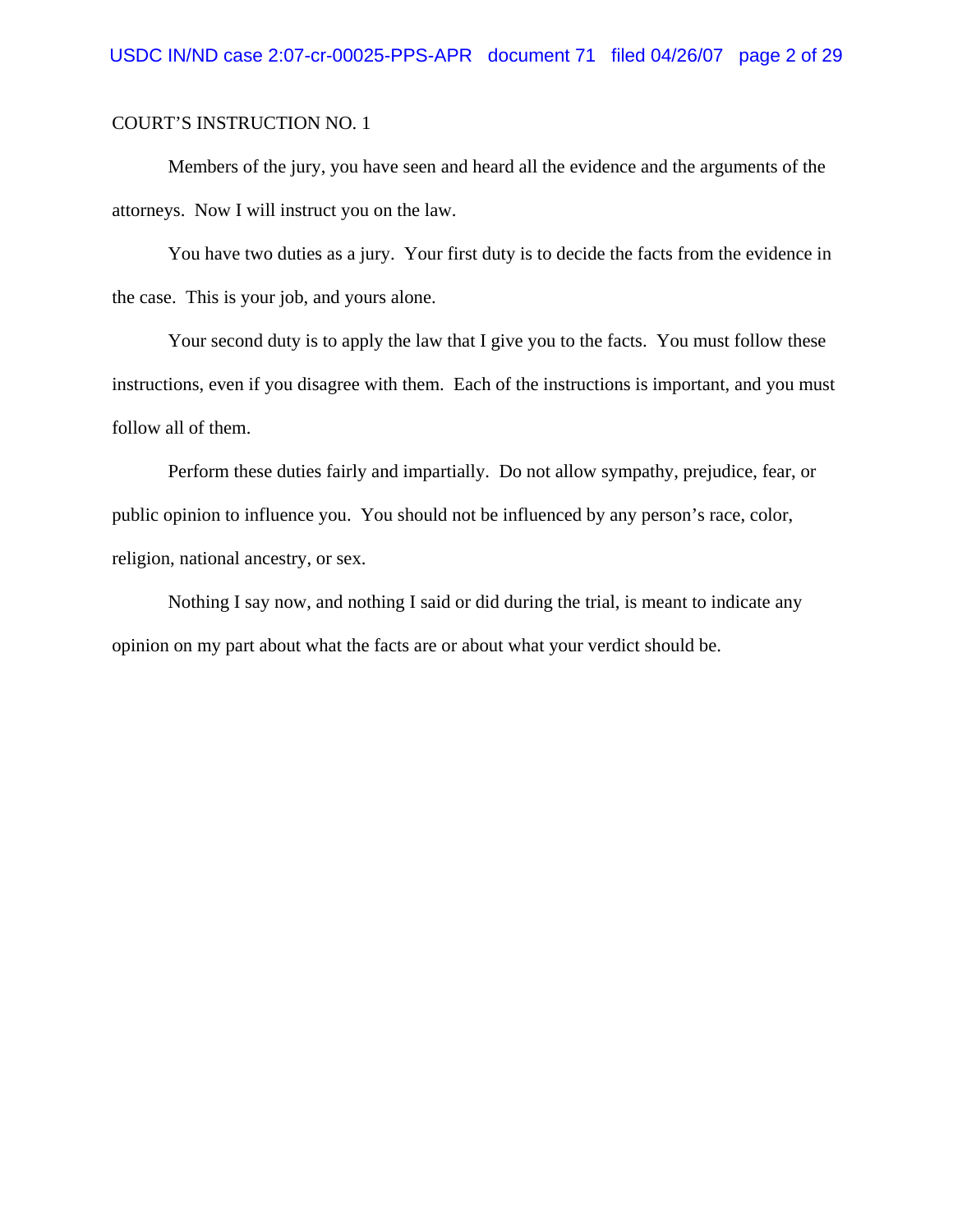The evidence consists of the testimony of the witnesses, the exhibits admitted in evidence, and stipulations.

A stipulation is an agreement between both sides that certain facts are true or that a person would have given certain testimony.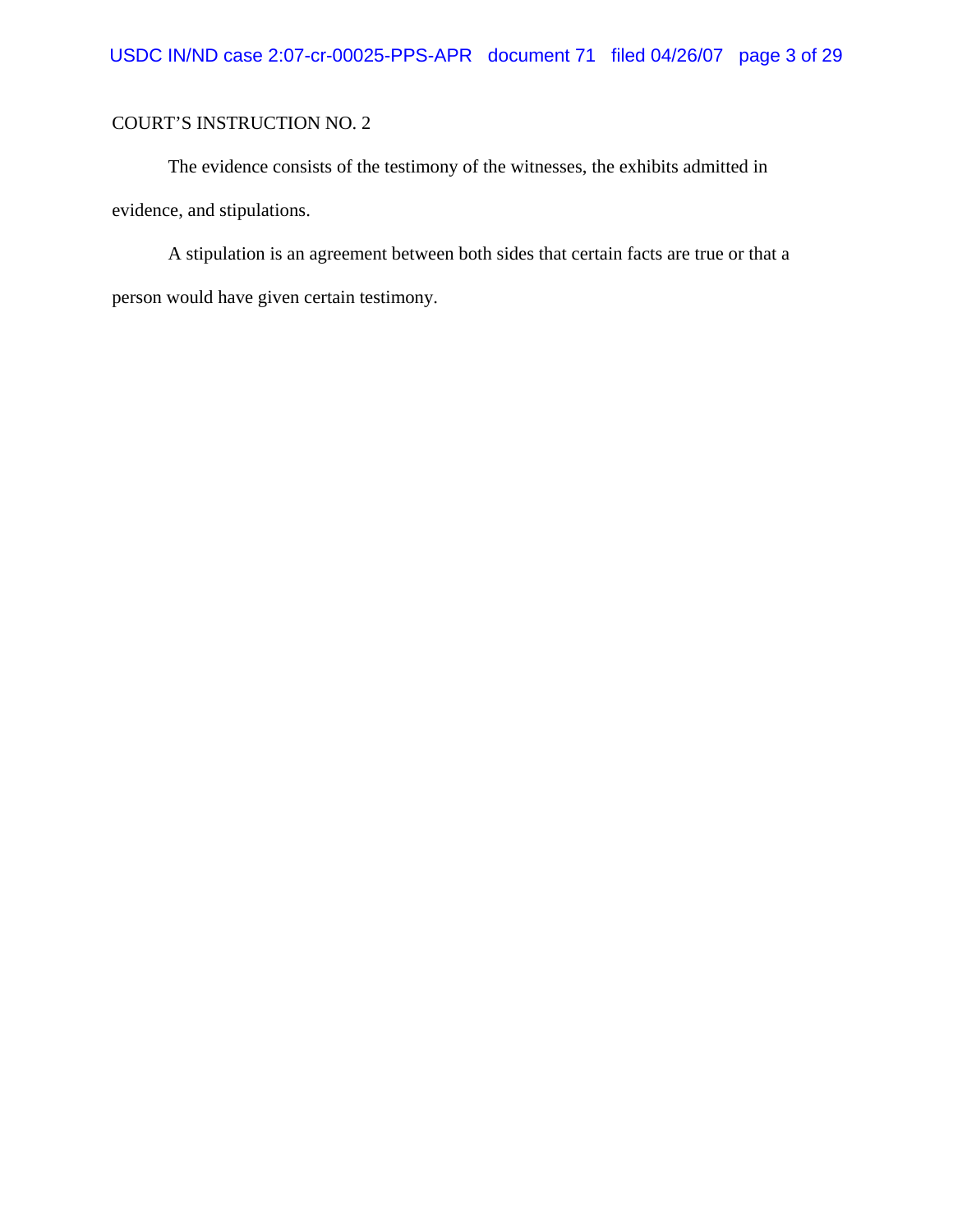You are to decide whether the testimony of each of the witnesses is truthful and accurate, in part, in whole, or not at all, as well as what weight, if any, you give to the testimony of each witness.

In evaluating the testimony of any witness, you may consider, among other things:

- the witness's intelligence;

- the ability and opportunity the witness had to see, hear, or know the things that the witness testified about;

- the witness's memory;

- any interest, bias, or prejudice the witness may have;

- the manner of the witness while testifying; and

- the reasonableness of the witness's testimony in light of all the evidence in the case.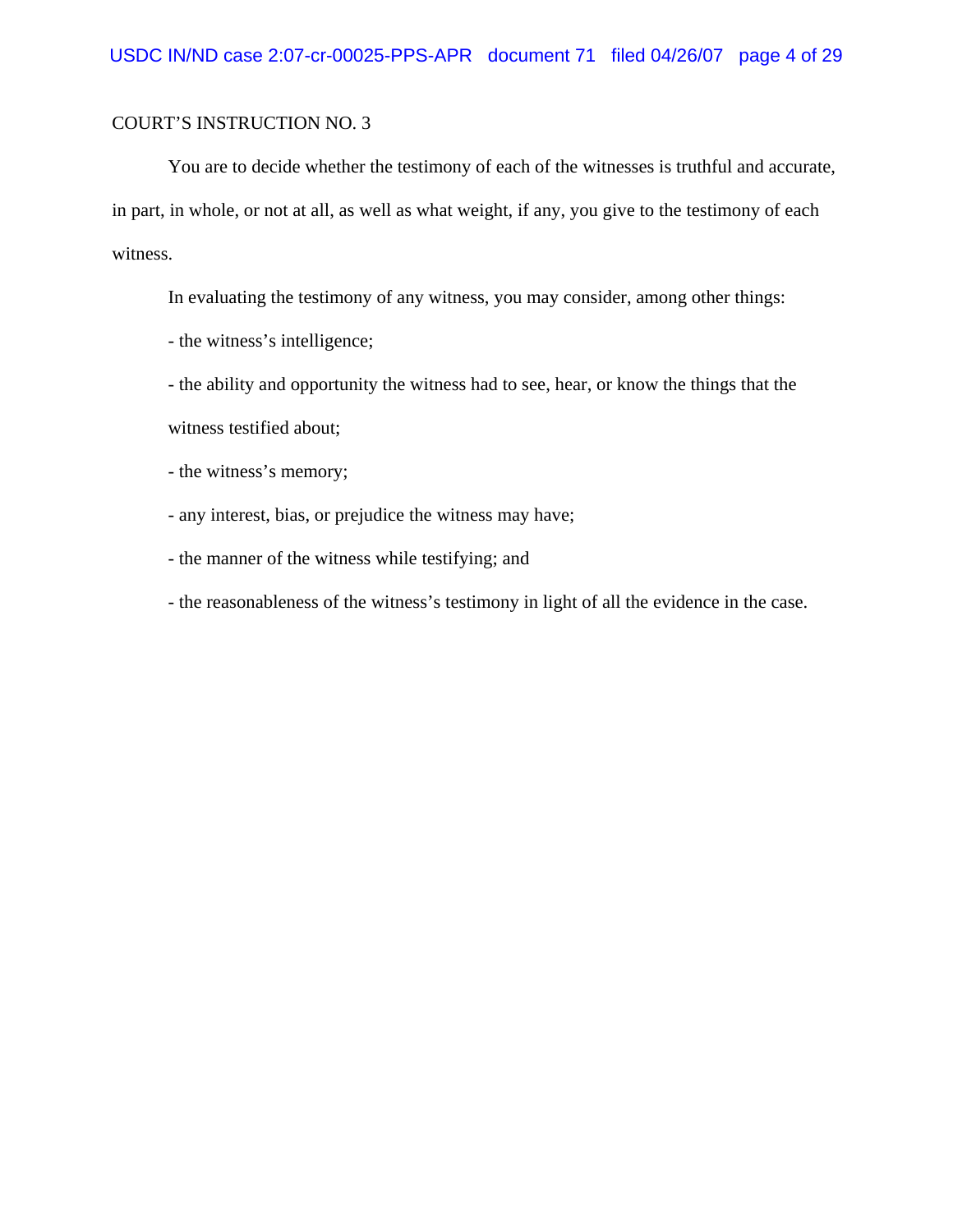You should use common sense in weighing the evidence and consider the evidence in light of your own observations in life.

In our lives, we often look at one fact and conclude from it that another fact exists. In law we call this "inference." A jury is allowed to make reasonable inferences. Any inferences you make must be reasonable and must be based on the evidence in the case.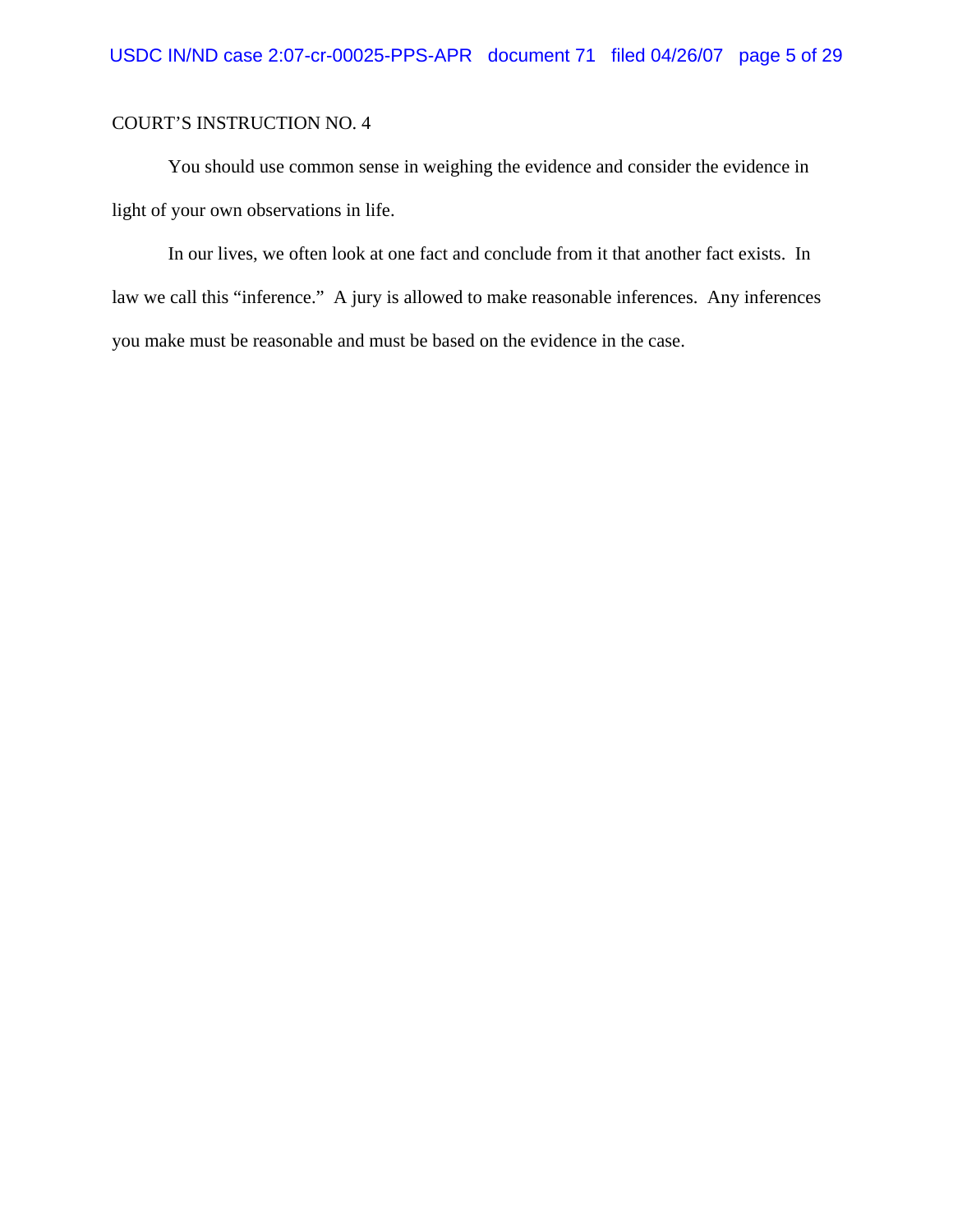Some of you have heard the phrases "circumstantial evidence" and "direct evidence." Direct evidence is the testimony of someone who claims to have personal knowledge of the commission of the crime which has been charged, such as an eyewitness. Circumstantial evidence is the proof of a series of facts which tend to show whether the defendant is guilty or not guilty. The law makes no distinction between the weight to be given either direct or circumstantial evidence. You should decide how much weight to give to any evidence. All the evidence in the case, including the circumstantial evidence, should be considered by you in reaching your verdict.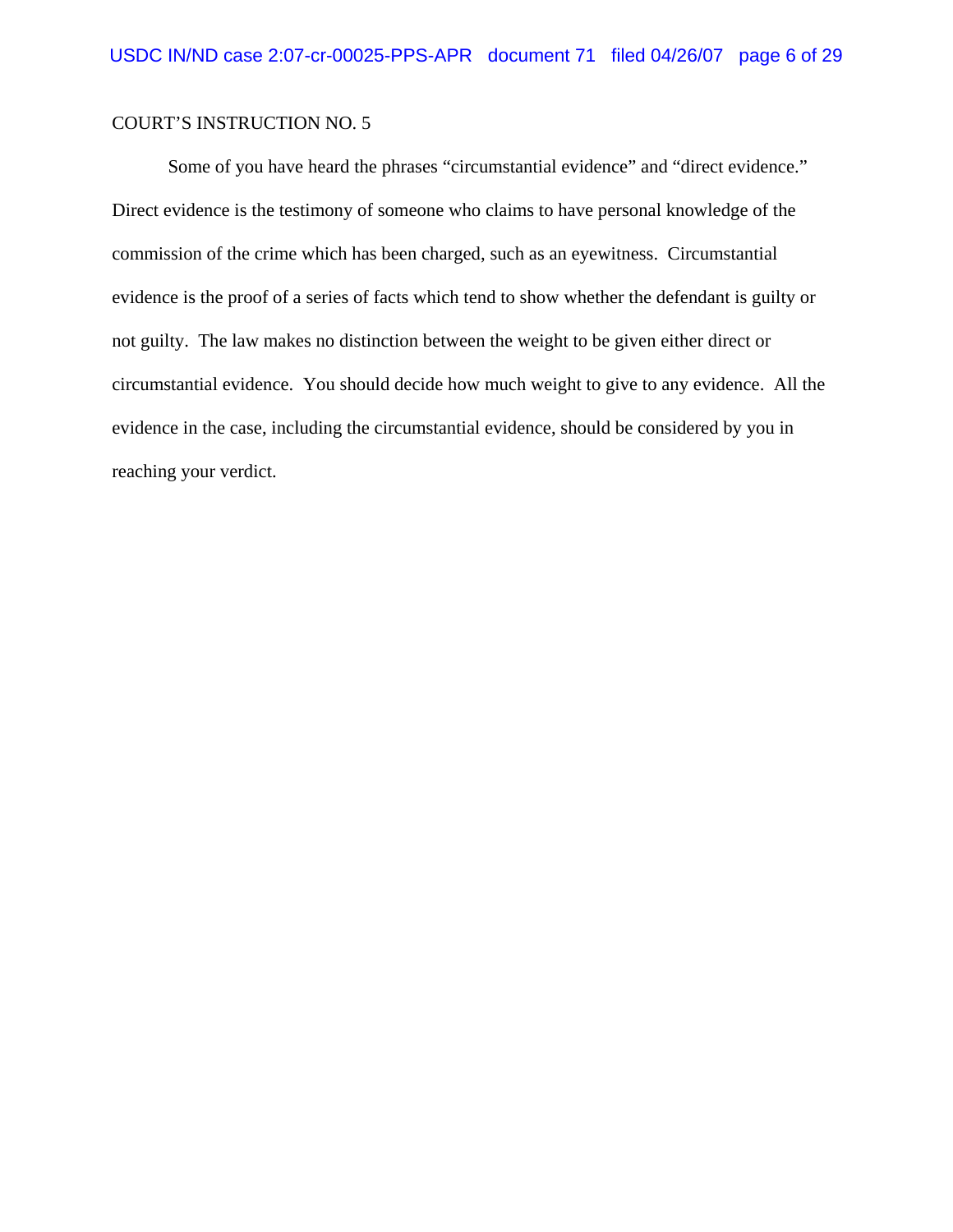Certain things are not evidence. I will list them for you:

First, testimony that I struck from the record, or that I told you to disregard, is not evidence and must not be considered.

Second, anything that you may have seen or heard outside the courtroom is not evidence and must be entirely disregarded. This includes any press, radio, or television reports you may have seen or heard. Such reports are not evidence and your verdict must not be influenced in any way by such publicity.

Third, questions and objections by the lawyers are not evidence. Attorneys have a duty to object when they believe a question is improper. You should not be influenced by any objection or by my ruling on it.

Fourth, the lawyers' statements to you are not evidence. The purpose of these statements is to discuss the issues and the evidence. If the evidence as you remember it differs from what the lawyers said, your memory is what counts.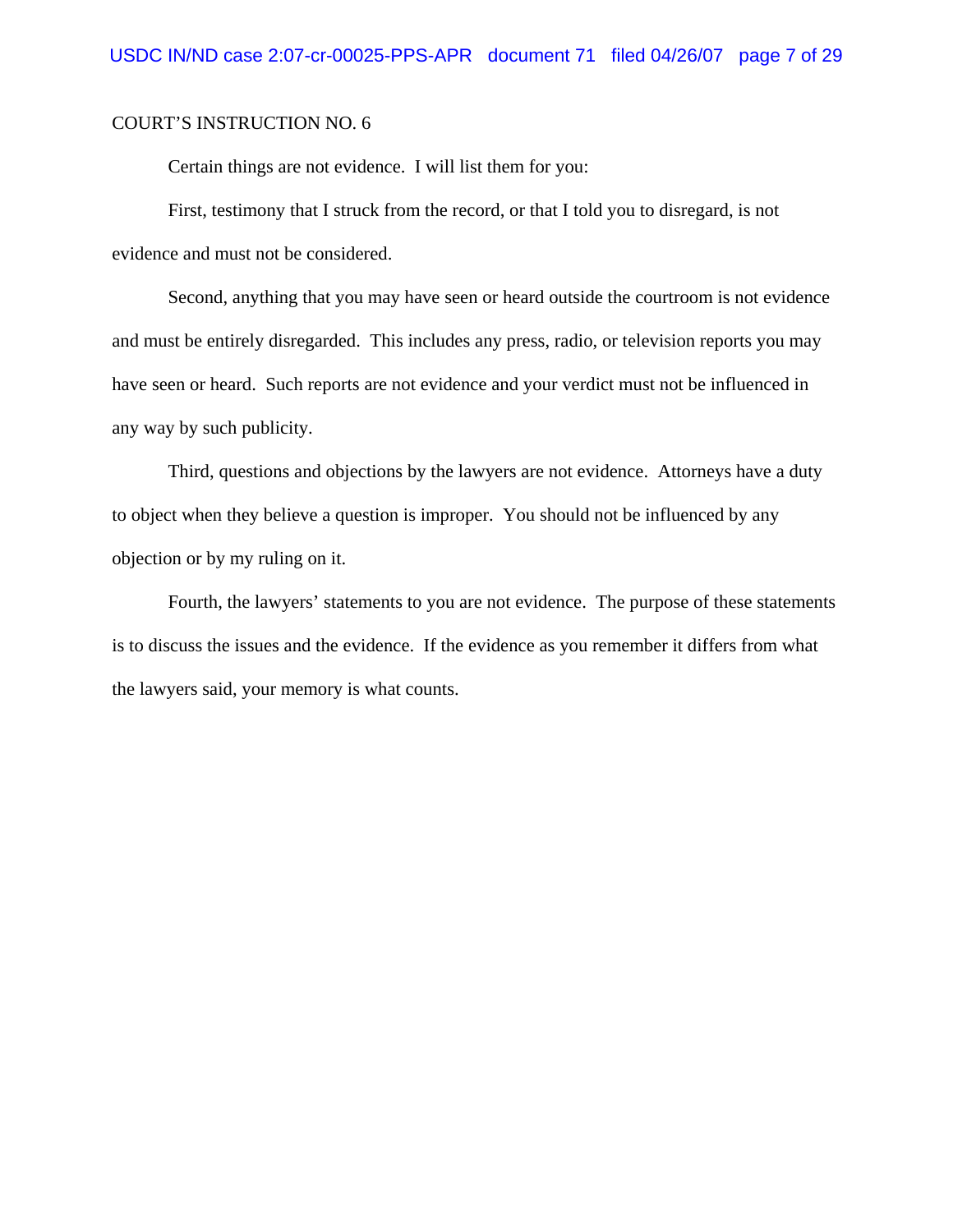USDC IN/ND case 2:07-cr-00025-PPS-APR document 71 filed 04/26/07 page 8 of 29

# COURT'S INSTRUCTION NO. 7

It is proper for an attorney to interview any witness in preparation for trial.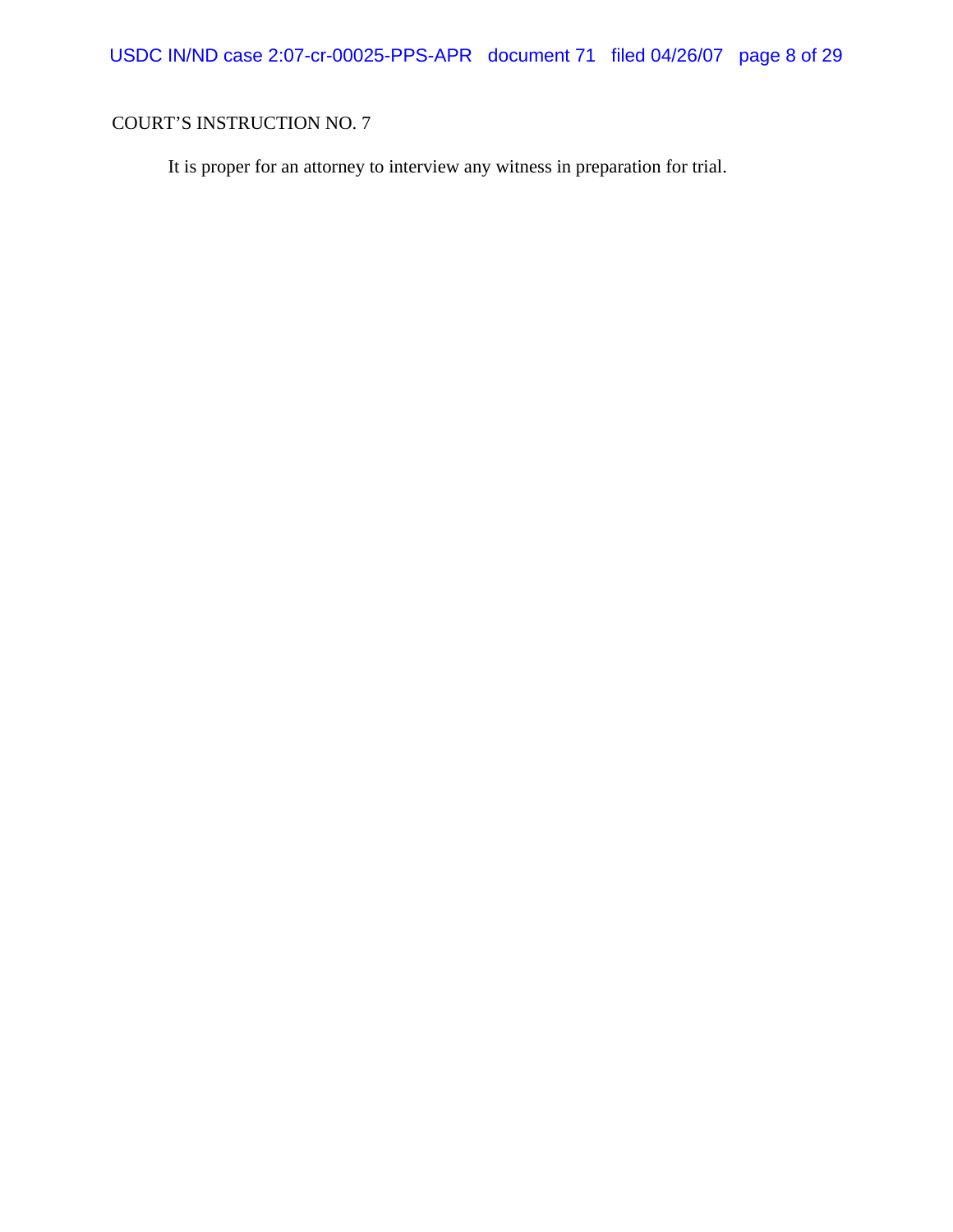You may find the testimony of one witness or a few witnesses more persuasive than the testimony of a larger number. You need not accept the testimony of the larger number of witnesses.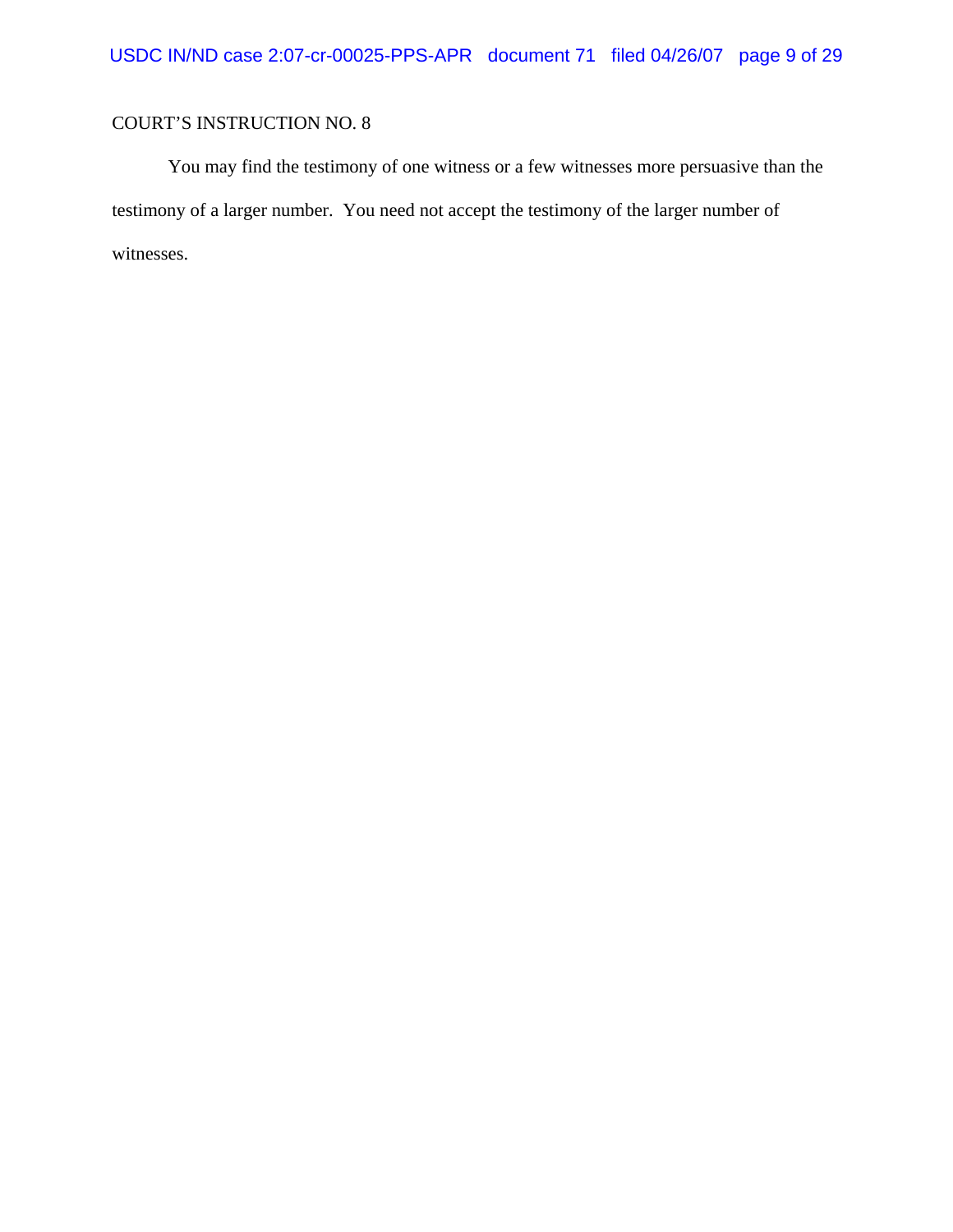The indictment in this case is the formal method of accusing the defendant of an offense and placing the defendant on trial. It is not evidence against the defendant and does not create any inference of guilt.

The defendants, Angela Diane Bennett and Jose Javier Loera, are charged in Count One of the Indictment with conspiracy to possess with intent to distribute cocaine, and in Count Two of the Indictment with possession with intent to distribute five kilograms or more of cocaine.

The defendants, Angela Diane Bennett and Jose Javier Loera, have pleaded not guilty to all of the charges.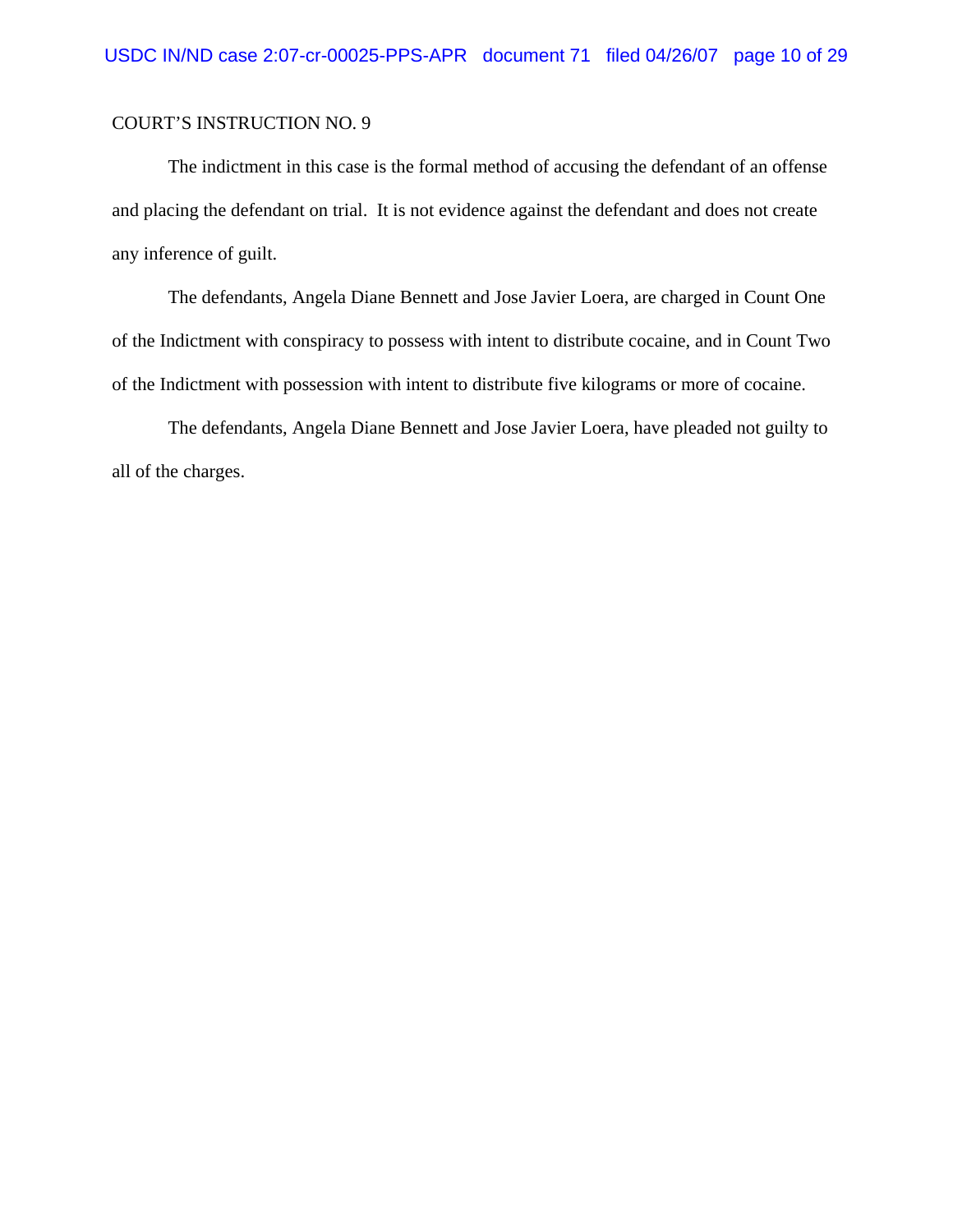The defendants are presumed to be innocent of each of the charges contained in the indictment. This presumption continues during every stage of the trial and your deliberations on the verdict. It is not overcome unless from all the evidence in the case you are convinced beyond a reasonable doubt that the defendants are guilty as charged. The government has the burden of proving the guilt of the defendants beyond a reasonable doubt.

This burden of proof stays with the government throughout the case. The defendants are never required to prove their innocence or to produce any evidence at all.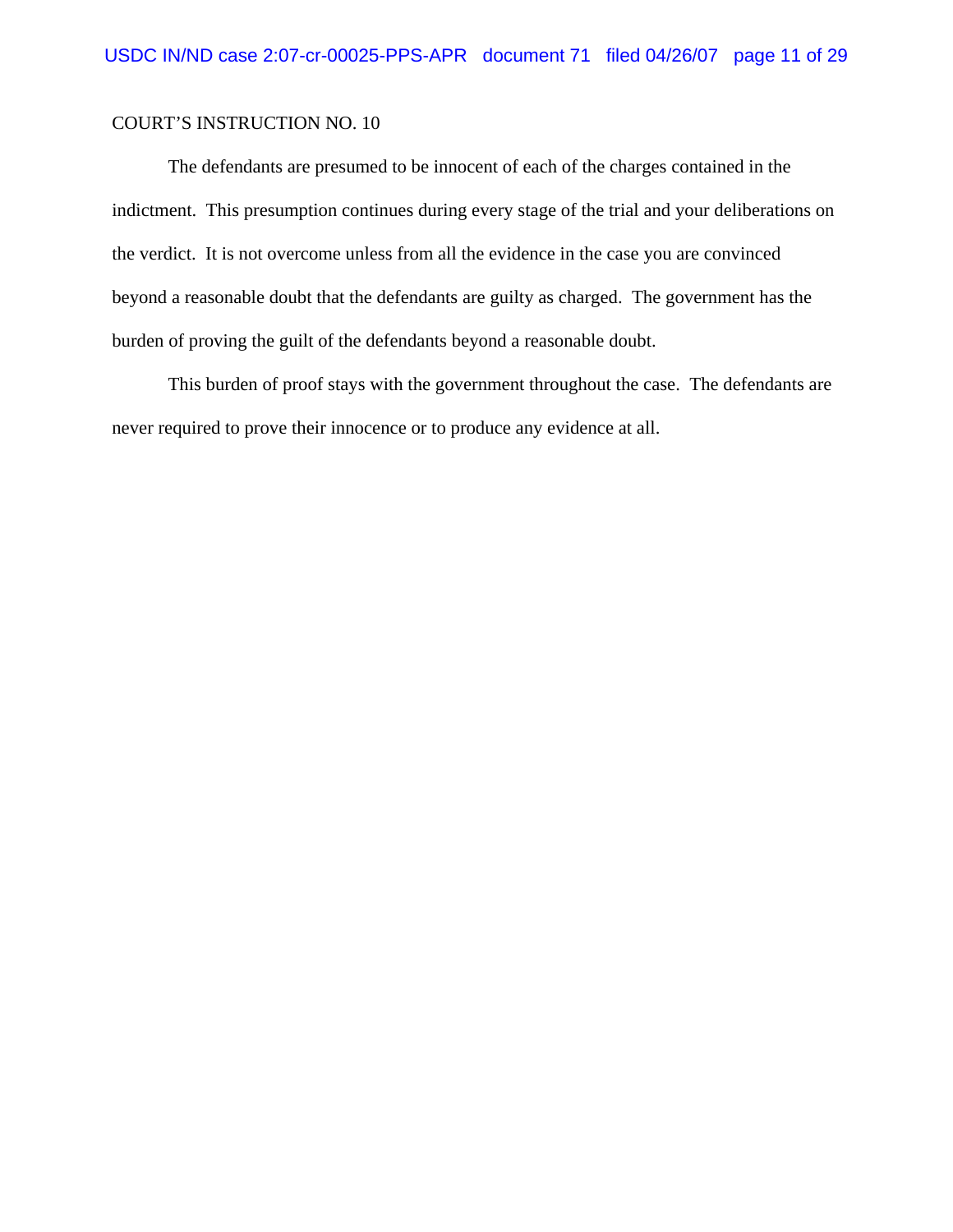Each defendant has an absolute right not to testify. The fact that a defendant did not testify should not be considered by you in any way in arriving at your verdict.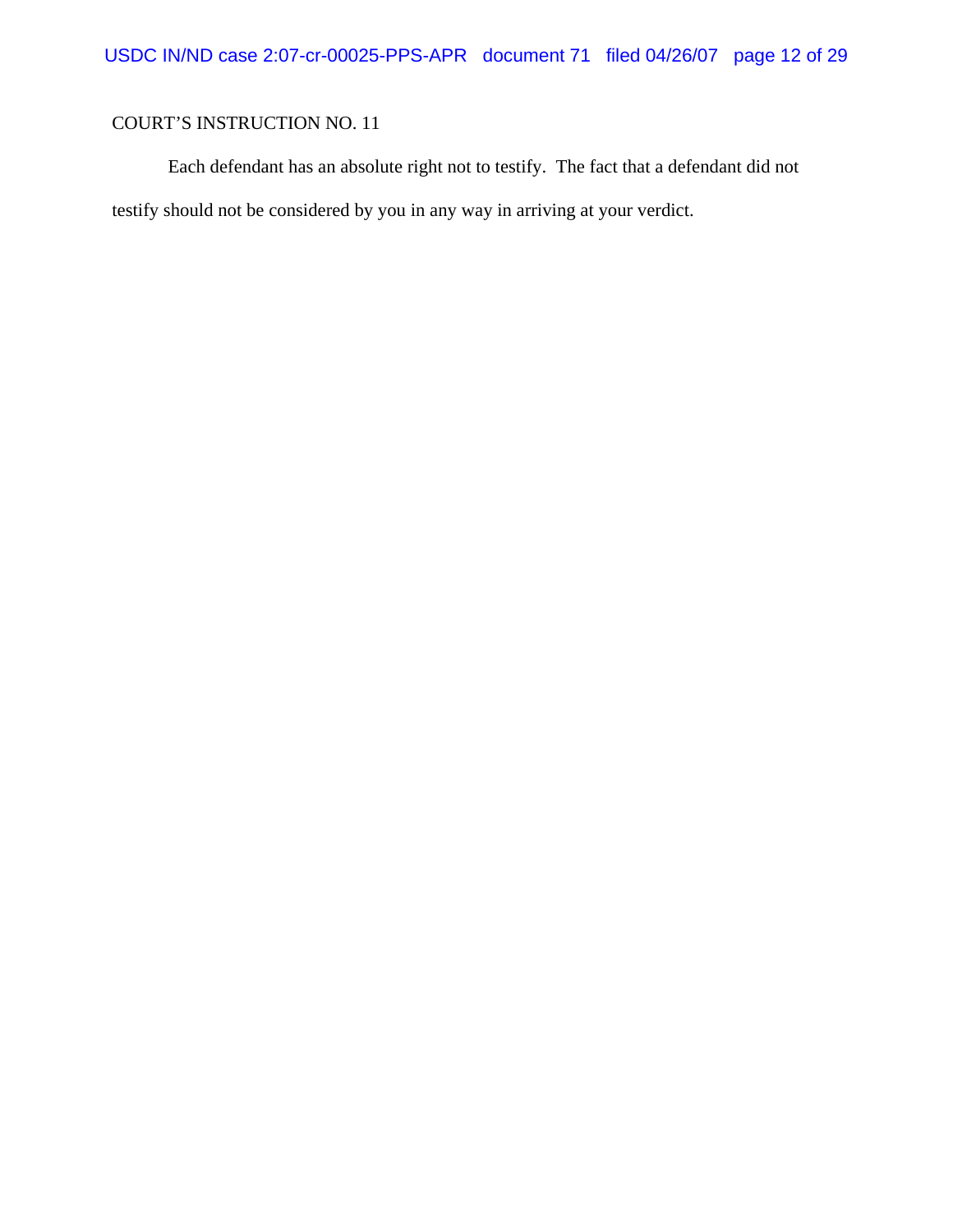You have received evidence of a statement said to be made by a defendant to law enforcement officers. You must decide whether the defendant did in fact make the statement. If you find that the defendant did make the statement, then you must decide what weight, if any, you feel the statement deserves. In making this decision, you should consider all matters in evidence having to do with the statement, including those concerning the defendant and the circumstances under which the statement was made.

You may not consider this statement as evidence against any defendant other than the one who made it.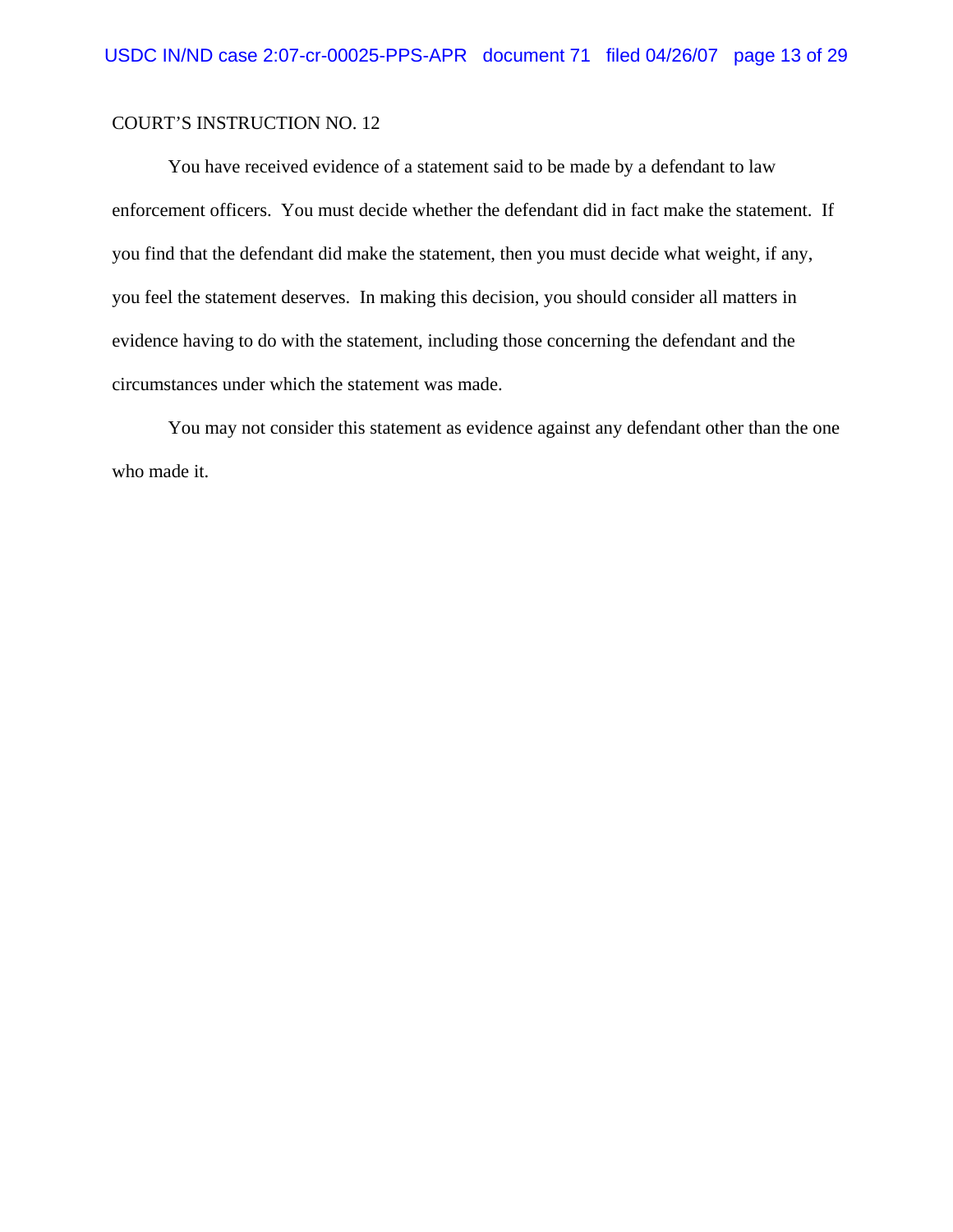You have heard evidence that Hernando Vargas has been convicted of a crime. You may consider this evidence only in deciding whether his testimony is truthful in whole, in part, or not at all. You may not consider this evidence for any other purpose.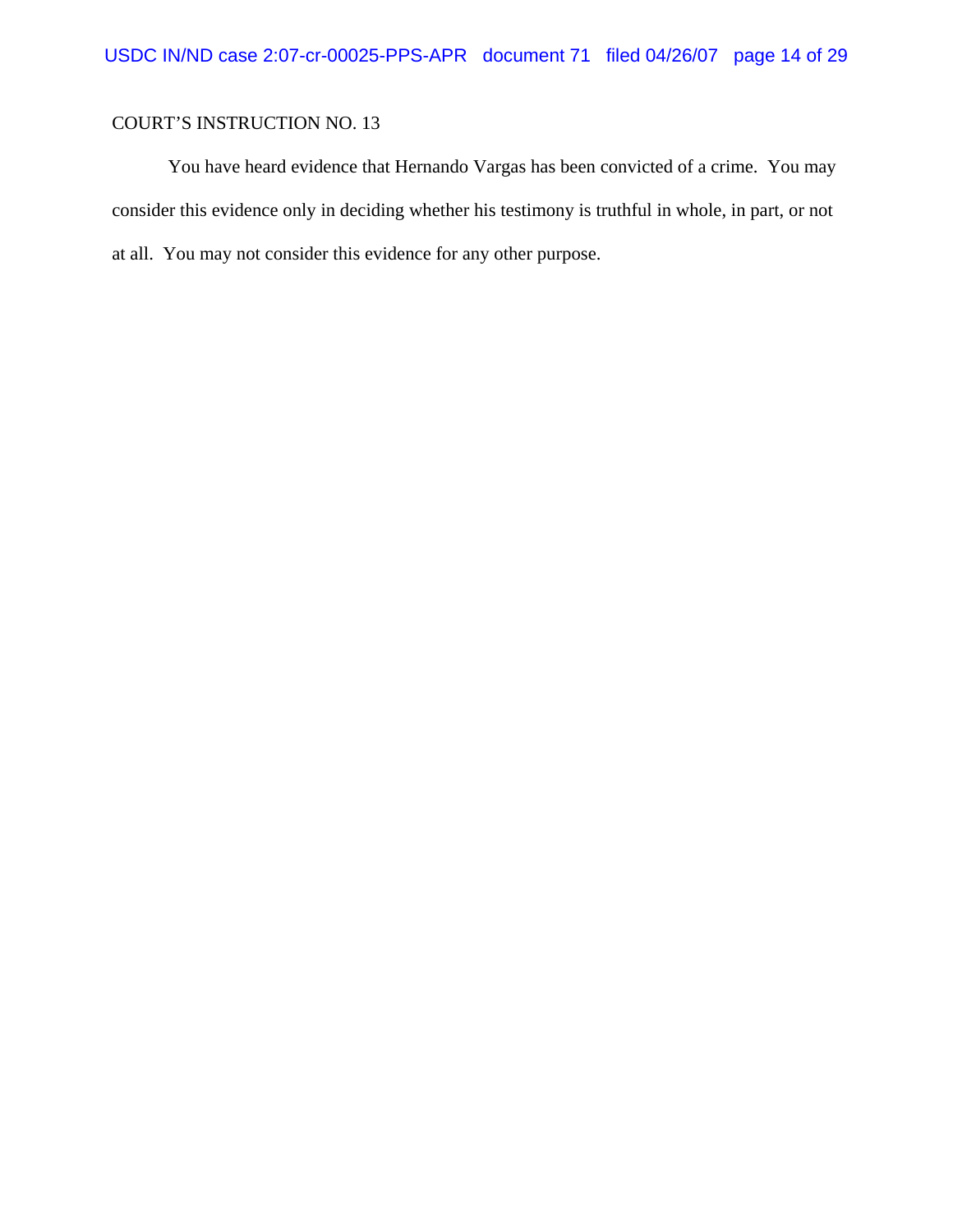You have heard testimony from Hernando Vargas who received benefits from the government in connection with this case.

You may give his testimony such weight as you feel it deserves, keeping in mind that it must be considered with caution and great care.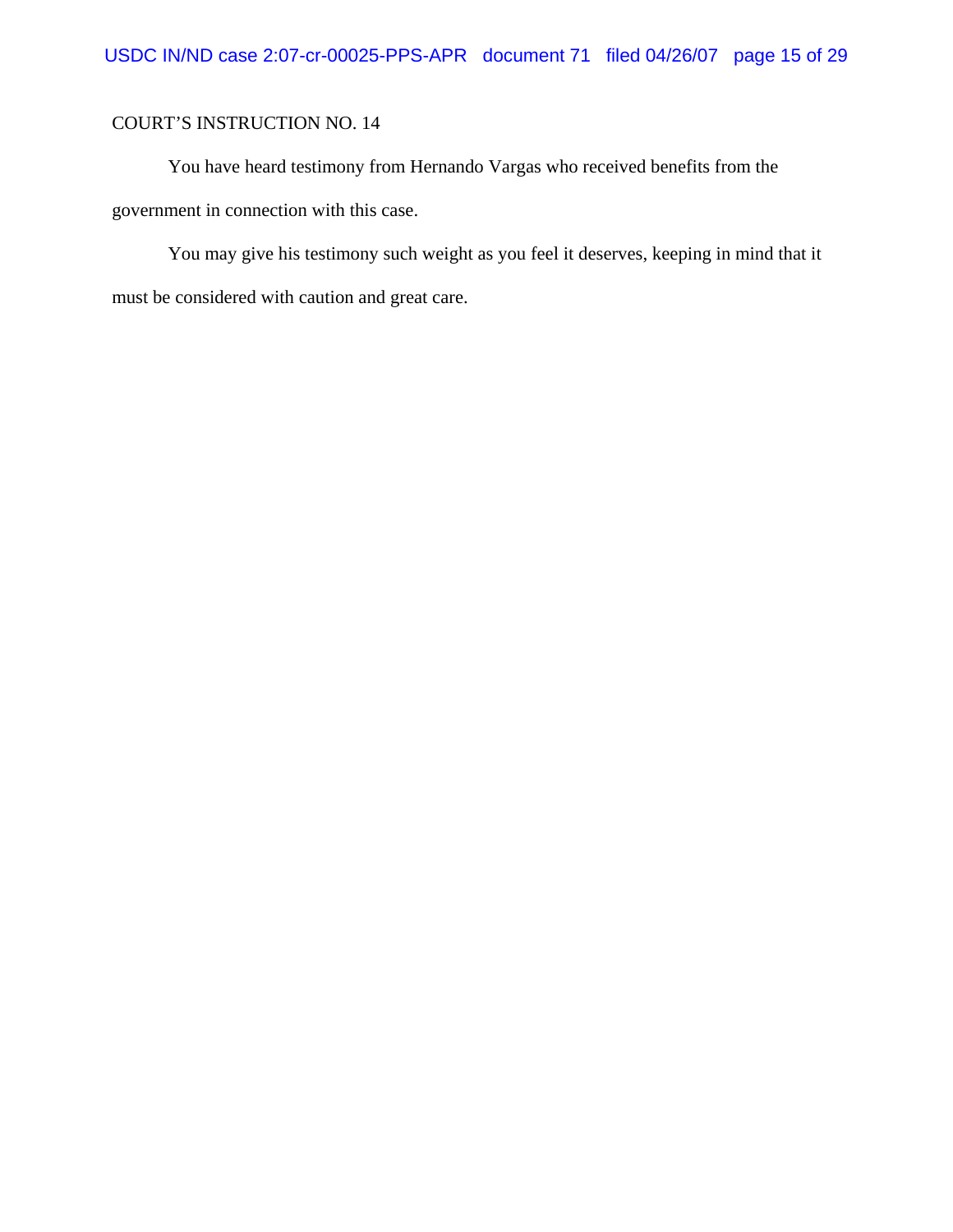The indictment charges that the offense was committed "on or about" certain dates. The government must prove that the offenses happened reasonably close to those dates but is not required to prove that the alleged offenses happened on those exact dates.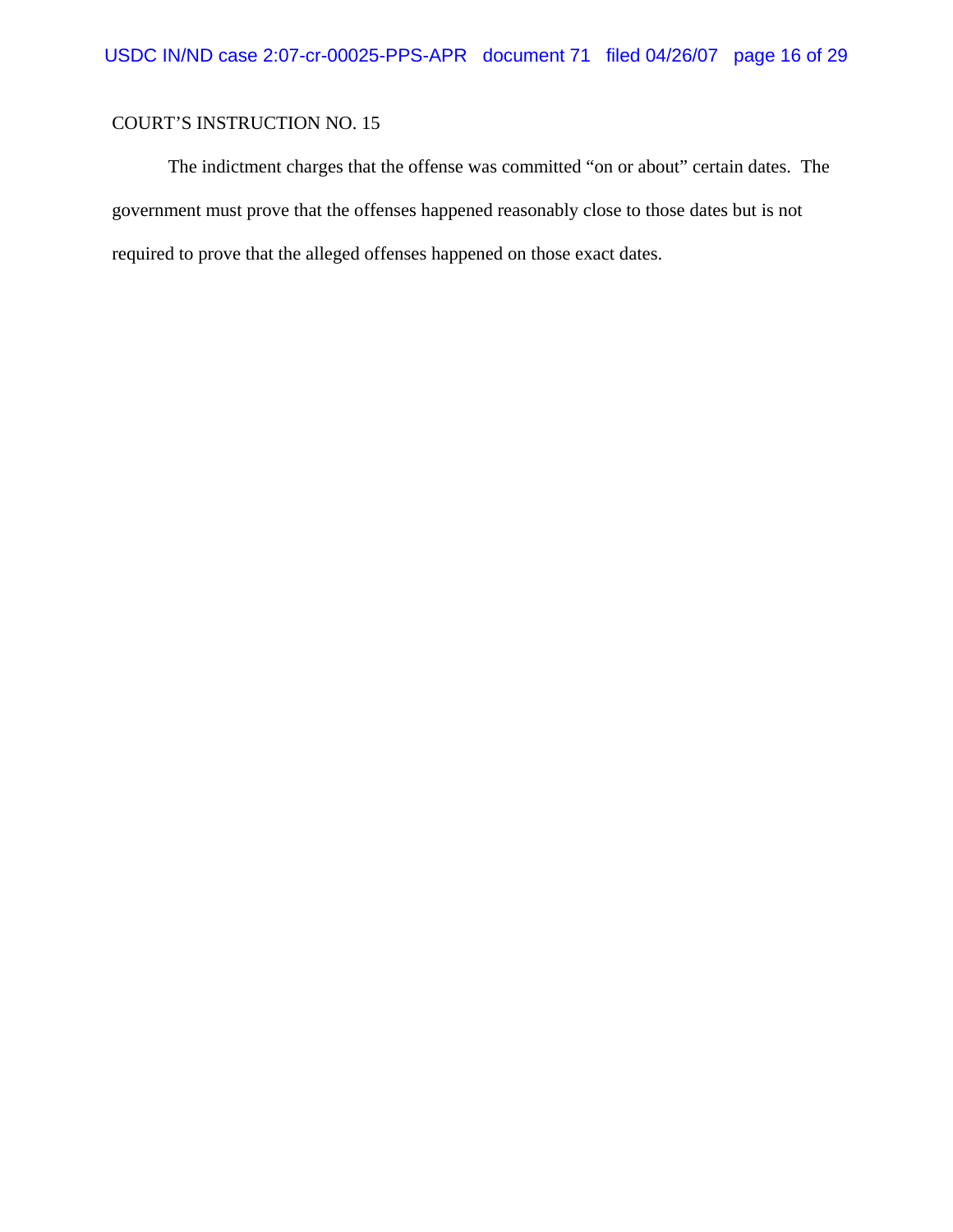Even though the defendants are being tried together, you must give each of them separate consideration. In doing this, you must analyze what the evidence shows about each defendant, leaving out of consideration any evidence that was admitted solely against the other defendant. Each defendant is entitled to have his or her case decided on the evidence and the law that applies to that defendant.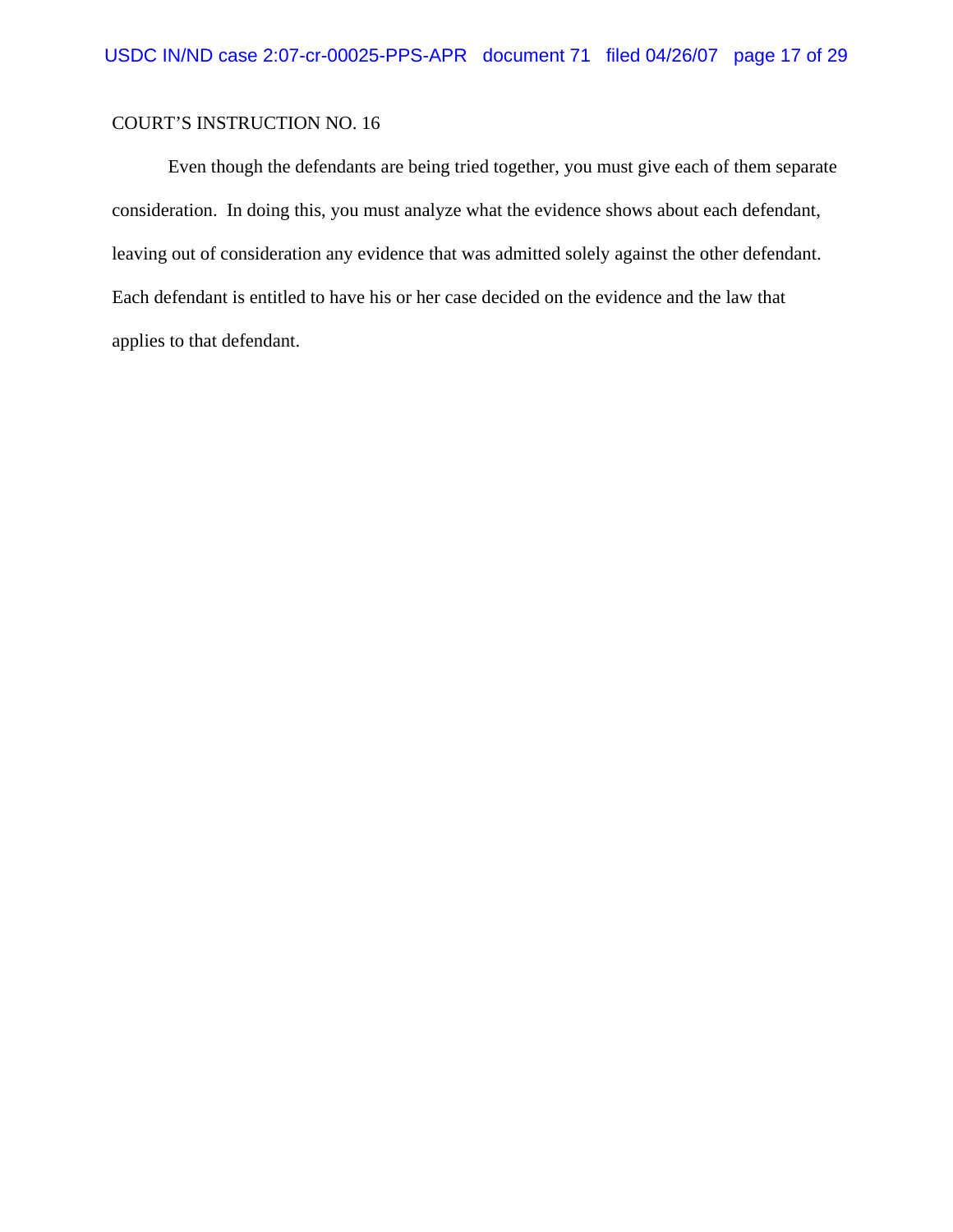Each count of the indictment charges each defendant named in that count with having committed a separate offense. You must give separate consideration both to each count and to each defendant. You must consider each count and the evidence relating to it separate and apart from every other count.

You should return a separate verdict as to each defendant and as to each count. Your verdict of guilty or not guilty of an offense charged in one count should not control your decision as to that defendant under any other count.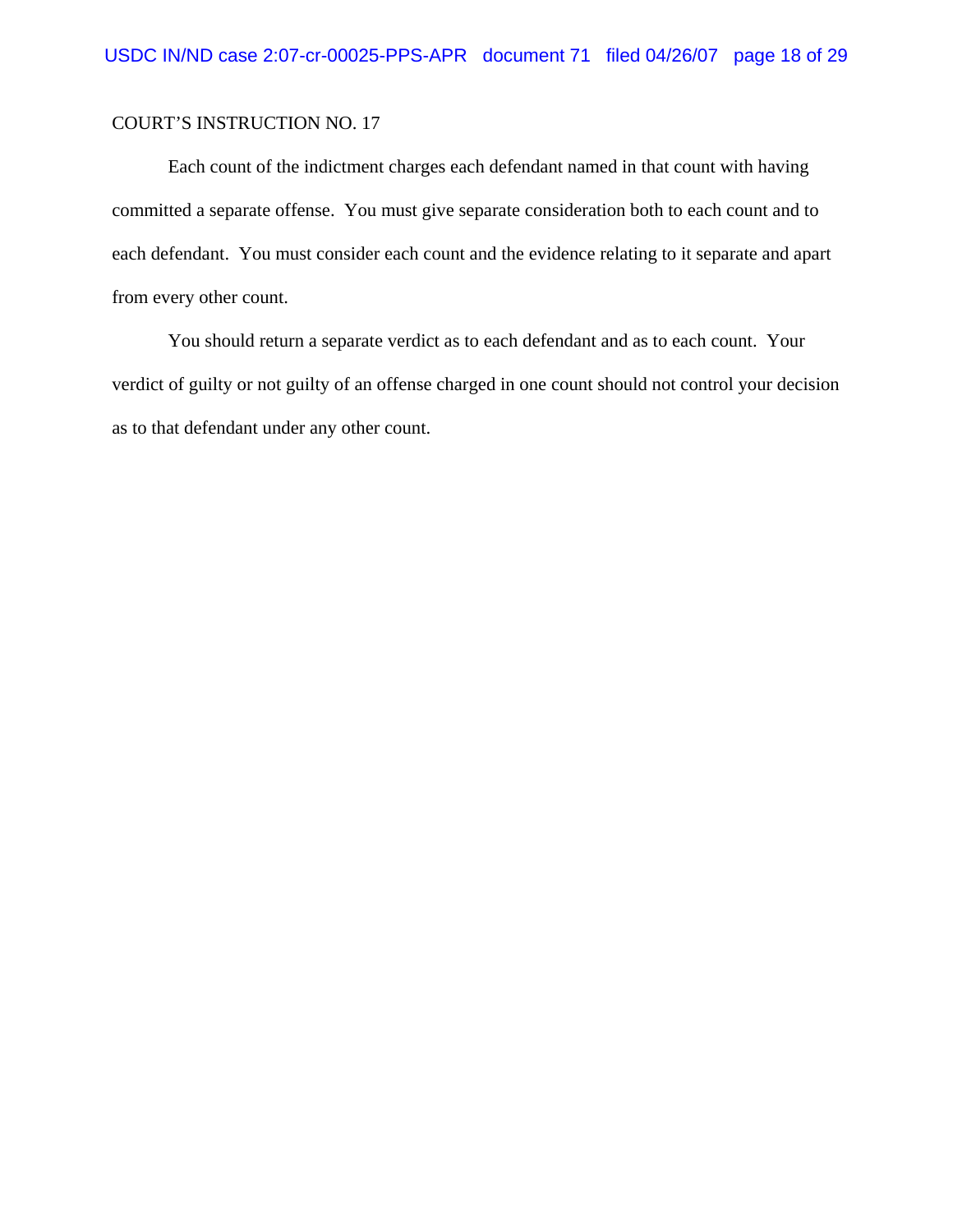In your consideration of Count 2 of the indictment:

(A) Any person who knowingly aids, counsels, commands, induces or procures the commission of an offense may be found guilty of that offense. That person must knowingly associate with the criminal activity, participate in the activity, and try to make it succeed.

(B) If a defendant knowingly caused the acts of another, the defendant is responsible for those acts as though he or she personally committed them.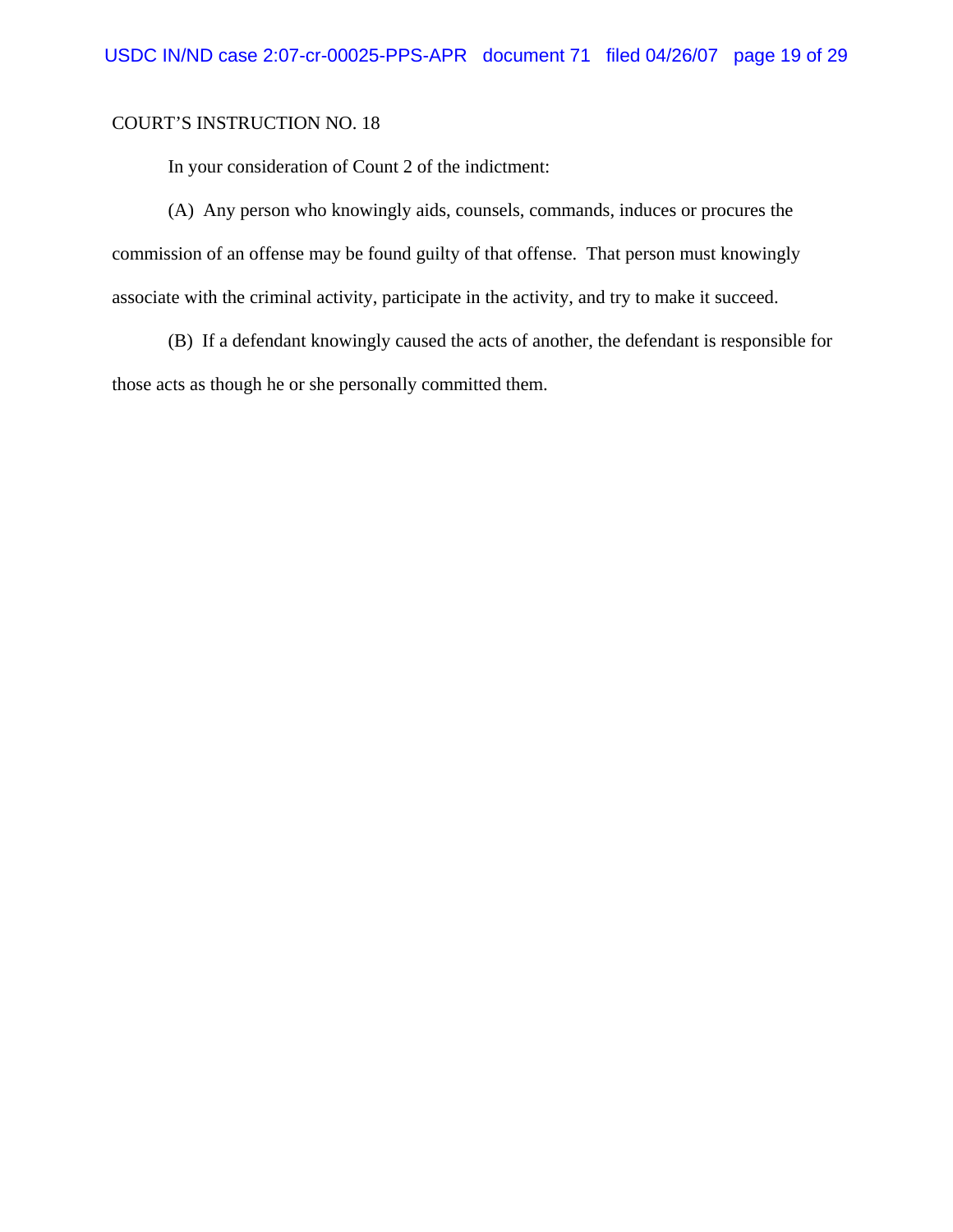A conspiracy is an agreement between two or more persons to accomplish an unlawful purpose. To sustain the charge of conspiracy to possess with intent to distribute cocaine, as charged in Count One of the indictment, the government must prove:

First, that the conspiracy as charged in Count One existed, and

Second, that the defendant knowingly became a member of the conspiracy with an intention to further the conspiracy.

If you find from your consideration of all the evidence that each of these propositions has been proved beyond a reasonable doubt, then you should find the defendant guilty.

If, on the other hand, you find from your consideration of all of the evidence that any of these propositions has not been proved beyond a reasonable doubt, then you should find the defendant not guilty.

A conspiracy may be established even if its purpose was not accomplished.

To be a member of the conspiracy, the defendant need not join at the beginning or know all the other members or the means by which its purpose was to be accomplished. The government must prove beyond a reasonable doubt that the defendant was aware of the common purpose and was a willing participant.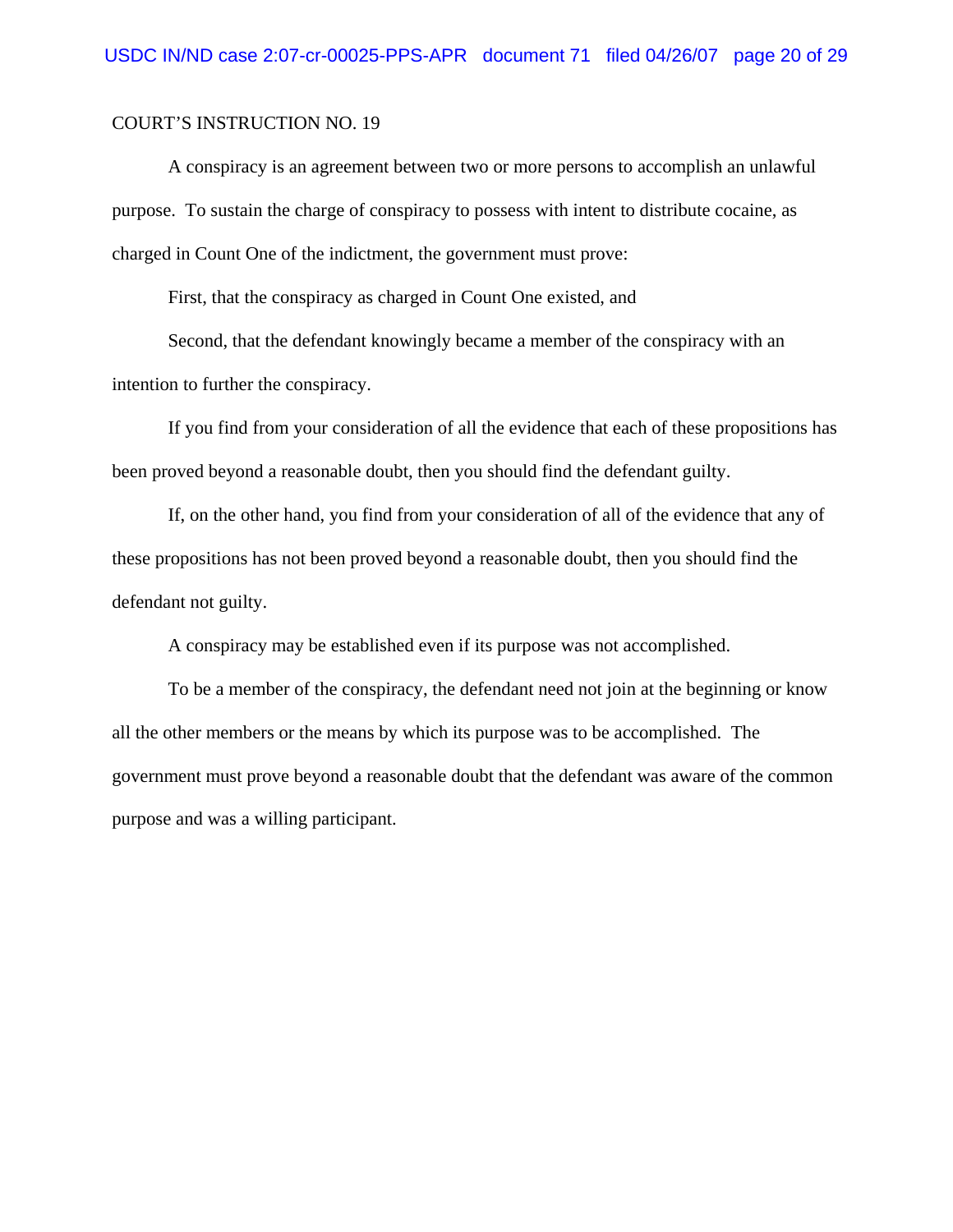A conspirator is responsible for offenses committed by his or her fellow conspirators if he or she was a member of the conspiracy when the offense was committed and if the offense was committed in furtherance of and as a foreseeable consequence of the conspiracy.

Therefore, if you find the Defendant, Angela Diane Bennett, guilty of the conspiracy charged in Count One of the indictment, and if you find beyond a reasonable doubt that while she was a member of the conspiracy, her fellow conspirators committed the offense in Count Two of the indictment in furtherance of and as a foreseeable consequence of that conspiracy, then you should find her guilty of the charge contained in Count Two.

Similarly, if you find the Defendant, Jose Javier Loera, guilty of the conspiracy charged in Count One of the indictment, and if you find beyond a reasonable doubt that while he was a member of the conspiracy, his fellow conspirators committed the offense in Count Two of the indictment in furtherance of and as a foreseeable consequence of that conspiracy, then you should find him guilty of the charge contained in Count Two.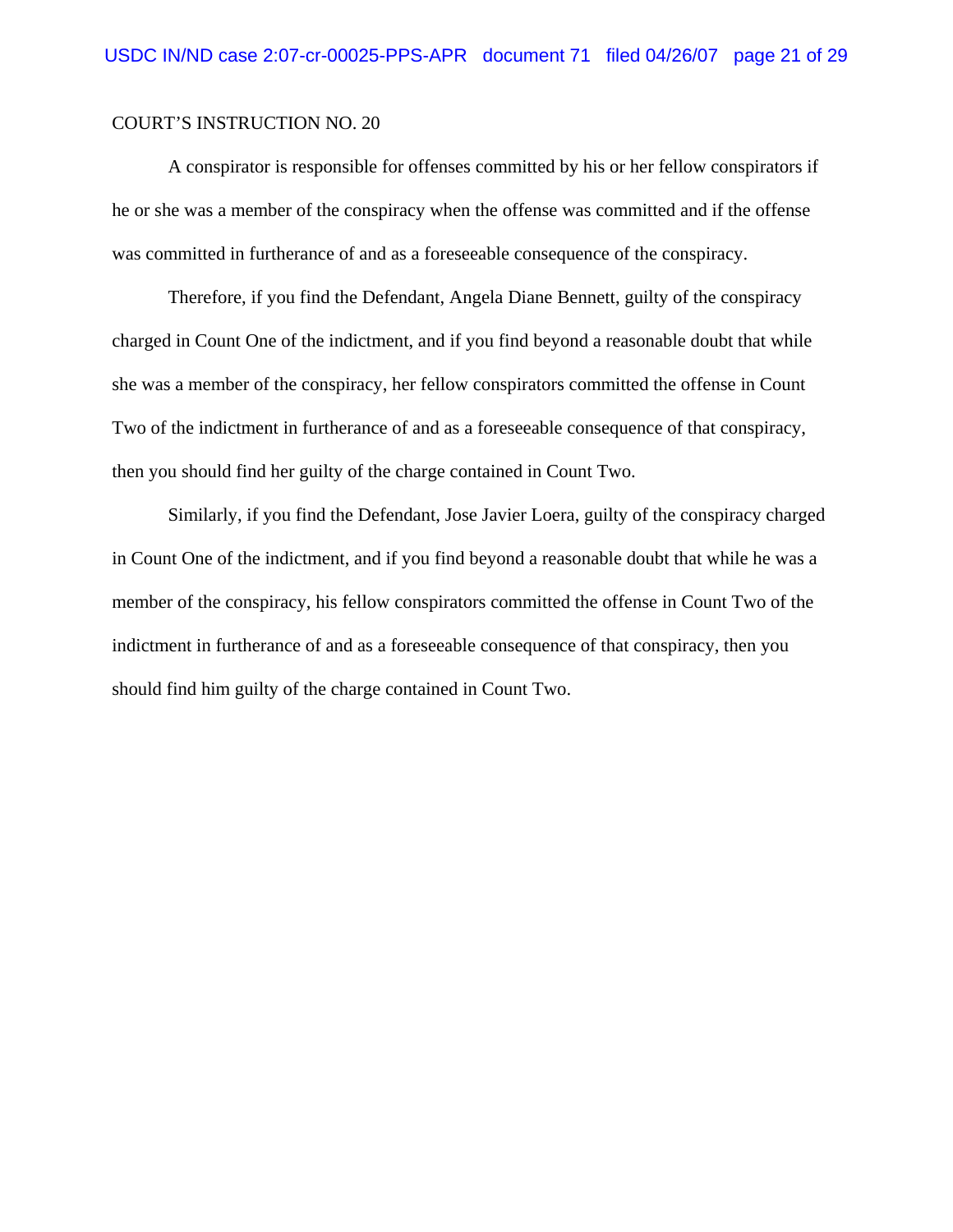To sustain the charge of possession of cocaine with intent to distribute as charged in

Count Two of the indictment, the government must prove the following propositions:

First, the defendant knowingly or intentionally possessed cocaine; and

Second, the defendant possessed cocaine with the intent to deliver it to another person.

It does not matter whether the defendant knew the substance was cocaine. It is sufficient that the defendant knew that it was some kind of prohibited drug.

If you find from your consideration of all the evidence that each of these propositions has been proved beyond a reasonable doubt, then you should find the defendant guilty.

If, on the other hand, you find from your consideration of all the evidence that any of these propositions has not been proved beyond a reasonable doubt, then you should find the defendant not guilty.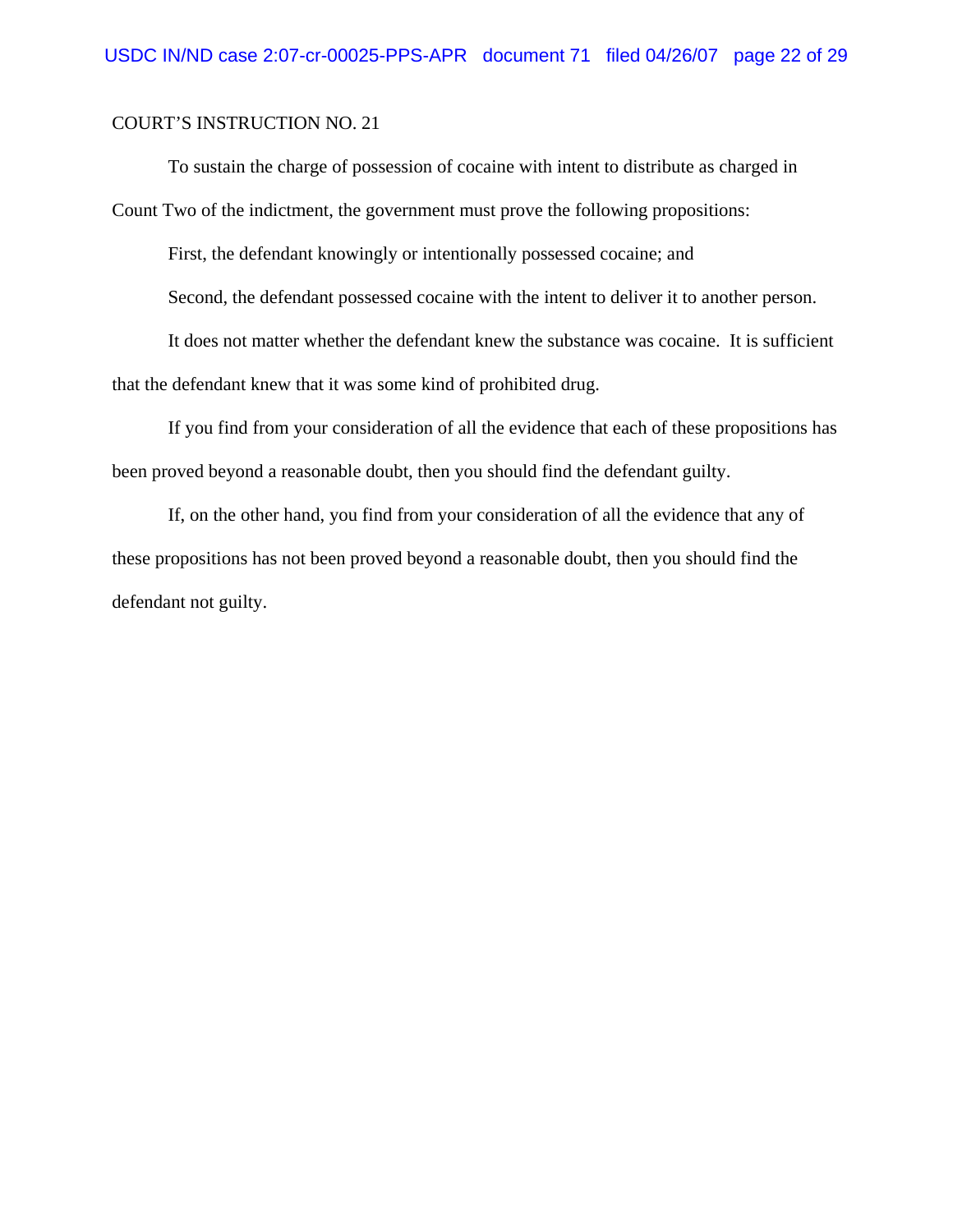When the word "knowingly" or the phrase "the defendant knew" is used in these instructions, it means that the defendant realized what he was doing and was aware of the nature of his conduct, and did not act through ignorance, mistake or accident. Knowledge may be proved by the defendant's conduct, and by all the facts and circumstances surrounding the case.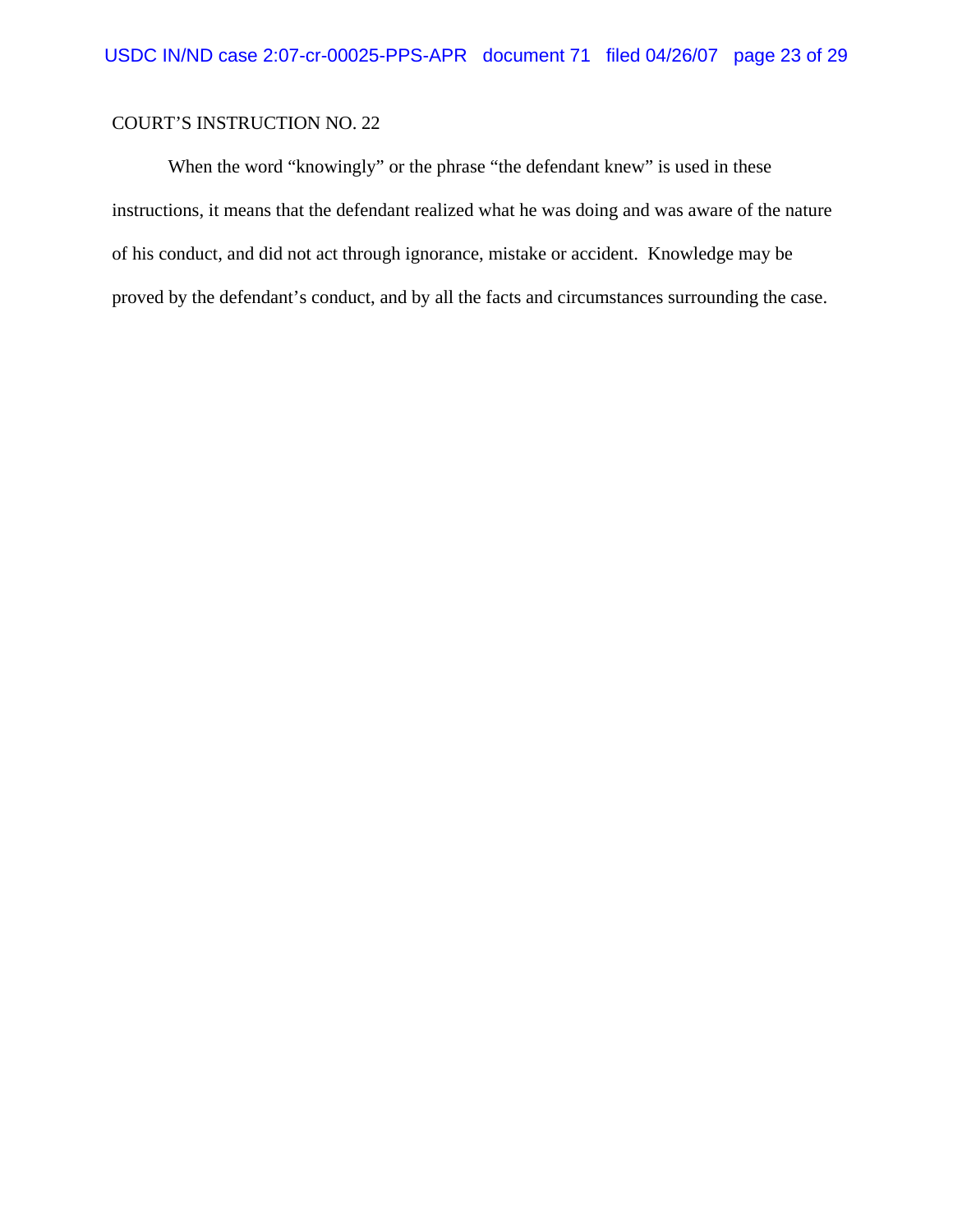USDC IN/ND case 2:07-cr-00025-PPS-APR document 71 filed 04/26/07 page 24 of 29

# COURT'S INSTRUCTION NO. 23

Distribution is the transfer or attempted transfer of possession from one person to another.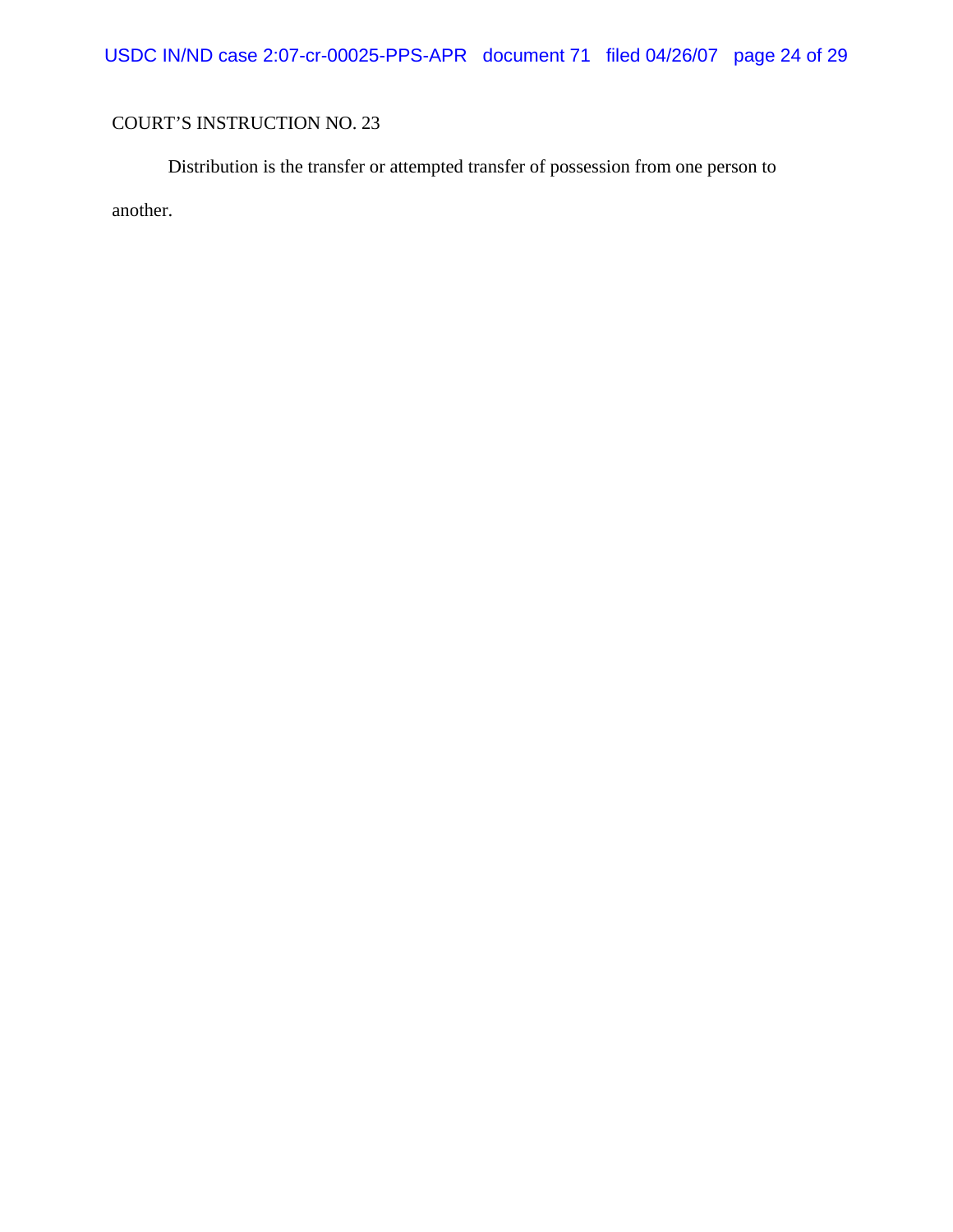Possession of an object is the ability to control it. Possession may exist even when a person is not in physical contact with the object, but knowingly has the power and intention to exercise direction and control over it, either directly or through others.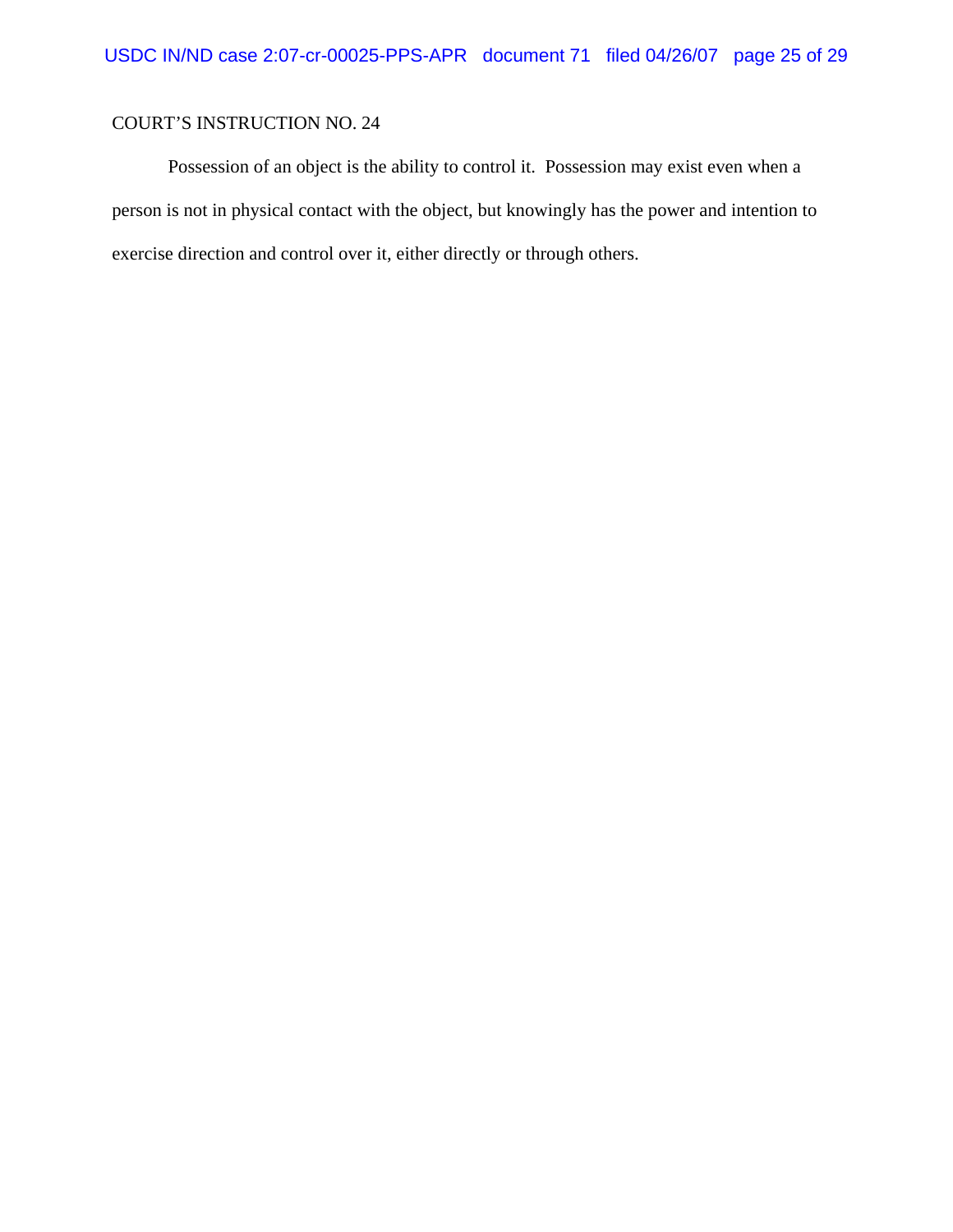USDC IN/ND case 2:07-cr-00025-PPS-APR document 71 filed 04/26/07 page 26 of 29

# COURT'S INSTRUCTION NO. 25

You are instructed that cocaine is a controlled substance.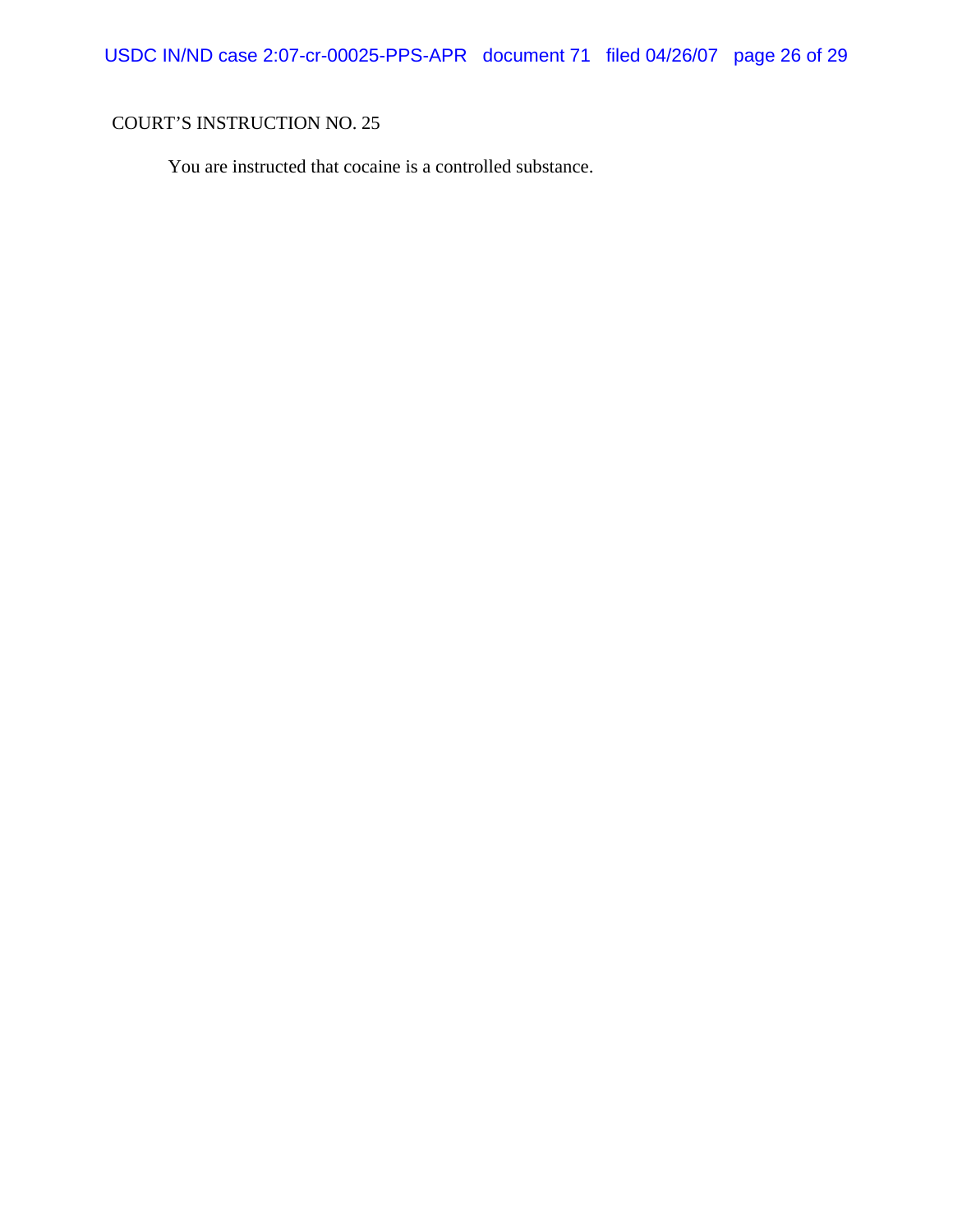Upon retiring to the jury room, select one of your number as your foreperson. The foreperson will preside over your deliberations and will be your representative here in court.

Forms of verdict have been prepared for you.

Take these forms to the jury room, and when you have reached unanimous agreement on the verdict, your foreperson will fill in and date the appropriate forms, and each of you will sign them.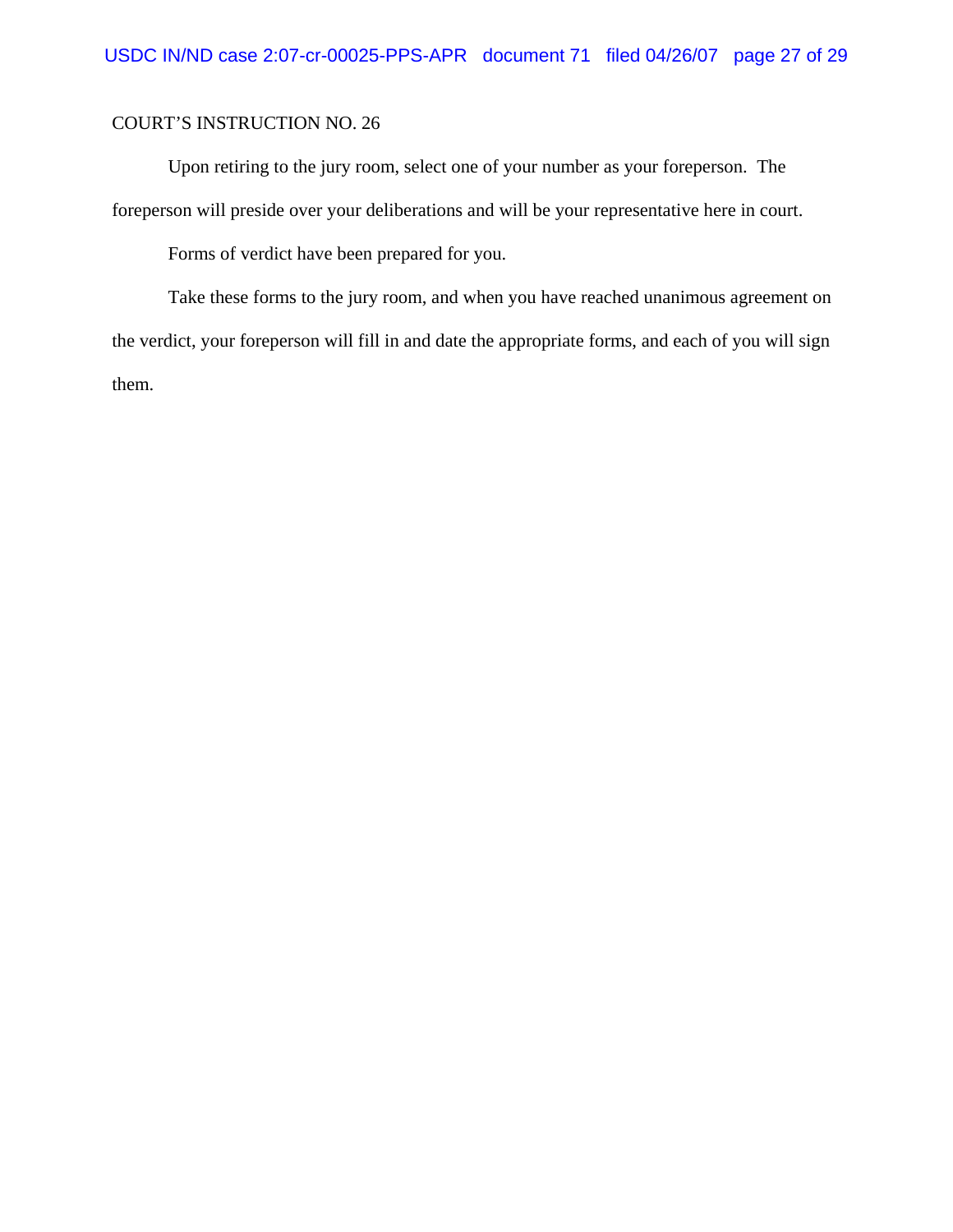I do not anticipate that you will need to communicate with me. If you do, however, the only proper way is in writing, signed by the foreperson, or if he or she is unwilling to do so, by some other juror, and given to the marshal.